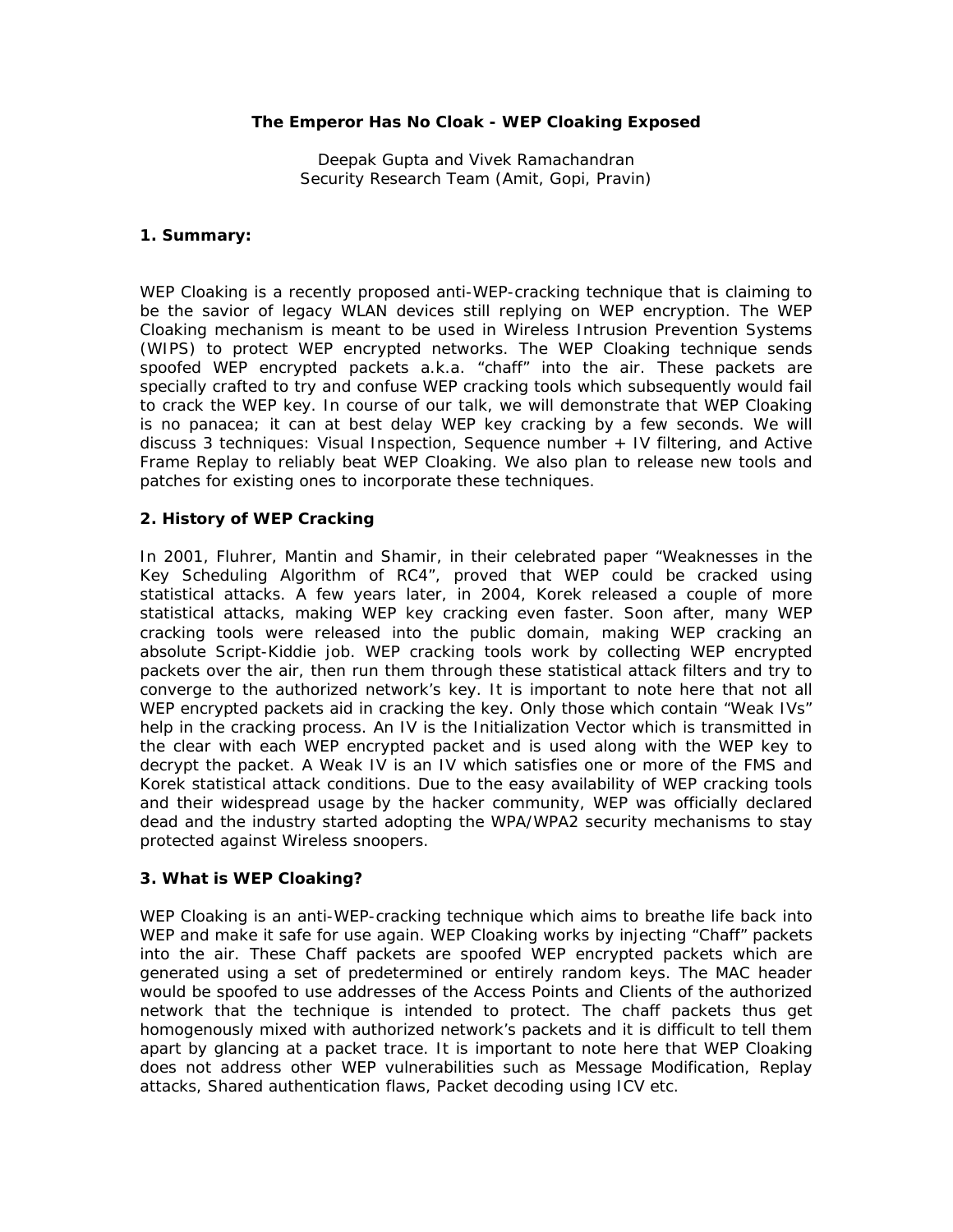### **4. Why WEP Cracking tools fail in presence of WEP Cloaking?**

WEP Cracking tools "trust" the packets they see over the air. They assume that the captured packets are not "corrupted" in anyway. WEP Cloaking in principle simply attacks this notion of trust. It injects Chaff packets generated with a set of random keys to introduce "noise" into the network. Current WEP Cracking tools blindly use all packets they capture as input to the statistical attack filters and thus are mislead by these Chaff packets. The Chaff packets may be specially crafted to only include Weak IV packets in order to cause a wrong bias in the cracking logic of these tools, thus causing these tools to either converge to a wrong key or give up after trying for a long time. We will demonstrate this behavior in the demo section.

#### **5. How can WEP Cloaking be beaten?**

To beat WEP Cloaking cracking tools need a way to separate the chaff packets from those that are transmitted by the actual devices. We will use Aircrack as a benchmark for our discussion as it is one of the most popular and widely used tools for WEP cracking today. We will discuss the following three techniques which will aid cracking in presence of Chaff:

#### *5.1) Guiding Aircrack with Manual Inputs via Visual Inspection:*

WEP cracking is a byte by byte process. Once the first byte of the key has been guessed, we move on to cracking the next byte of the key using the guessed value for the first byte. Thus all guessed key bytes are used in guessing the next key byte. Aircrack uses the same logic. For every byte that it guesses, Aircrack prints the votes in favor of the possibilities for that byte and chooses the "guessed byte" as the one with the highest vote. In presence of Chaffing we will demonstrate that the votes for each possibility for the byte in question show an abnormal bias towards some values. We use this anomaly to our advantage by modifying Aircrack to support user interaction while cracking each byte. The modified Aircrack prints all the possibilities for a byte and asks the user which possibility he would like to use as the "guessed key byte". Our experiments demonstrate that apart from the case where the Chaffer uses a very large number of absolutely random keys, the modified Aircrack is able to zero down on the network key. For handling the case of large number of random keys we will use Aircrack in conjunction with the next two techniques.

#### *5.2) Sequence Number and IV based passive filtering:*

Chaff frames are essentially spoofed and do not belong to the authorized network traffic. Thus a filter which can detect spoofed packets in an 802.11 network can essentially detect these Chaff packets. Sequence Number based analysis is a well established way of detecting spoofed packets. Because the sequence number space is small and rewinds quite often, we also use IV based analysis for detecting spoofed packets. The logic behind both these techniques is that when we compare the trend of the values of the sequence numbers and IVs of an authorized network device with the Chaffer generated traffic, we will clearly see a visible difference. Using this, we can reliably separate the trace in question. Our experiments demonstrate that using Sequence Number + IV trend analysis as a pre-processor, WEP cracking tools such as Aircrack are easily able to crack the key in presence of Chaffing. We have found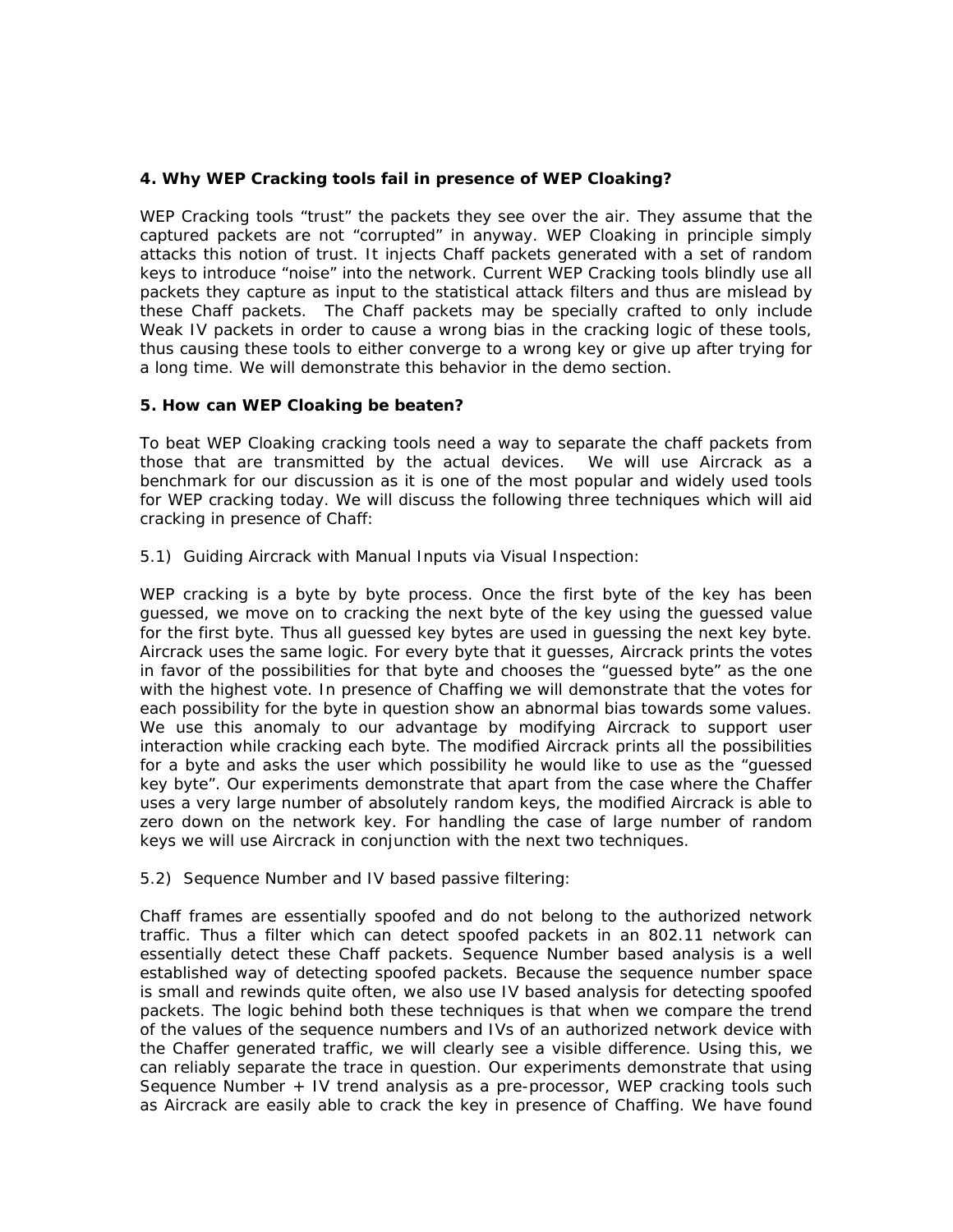this technique to work well even in presence of a Chaffer that uses a large number of randomly changing keys.

# *5.3) Active Frame Replay based filtering:*

The idea behind this technique is that when a authorized network device receives a WEP encrypted packet addressed to it, it tries to decrypt it and checks whether the decryption succeeded by testing the decrypted packet against the Integrity Check Value (ICV) inside the packet. If the ICV does not match, the packet is discarded. If it matches the packet is accepted. Only a packet encrypted with the authorized network key will pass this test. This fact can be used to filter out Chaff packets from the captured packet stream, since these packets when received by an authorized network device will be discarded as the ICV check will fail. Whenever a Weak IV packet is encountered while cracking the key we will selectively replay these packets to an authorized AP by spoofing the source MAC of an authorized client and changing the destination MAC as broadcast or a chosen multicast address. If we see a packet being replayed back to the same multicast address then it can be safely inferred that the packet in question is legitimate and not Chaff. Our experiments demonstrate that by using this technique 100% Chaff separation is easily possible. Note that replaying all packets is not needed; only those packets that potentially influence the decision making of the cracking logic need to be replayed.

We will, in our presentation condense the above 3 techniques together and talk about the design of a Chaff resistant Aircrack.

## **6. Final Verdict on WEP Cloaking**

WEP is dead and any attempt to revive it, will meet a similar fate. Our techniques prove beyond doubt that WEP cloaking can be reliably and consistently beaten no matter what the complexity of the Chaffing Engine.

## **References:**

- 1. Vendor aims to 'cloak' WEP [http://www.networkworld.com/news/2007/032907-air-defense-wep-wireless](http://www.networkworld.com/news/2007/032907-air-defense-wep-wireless-devices.html?page=1)[devices.html?page=1](http://www.networkworld.com/news/2007/032907-air-defense-wep-wireless-devices.html?page=1)
- 2. The TJX breach using Wireless [http://www.emailthis.clickability.com/et/emailThis?clickMap=viewThis&etMail](http://www.emailthis.clickability.com/et/emailThis?clickMap=viewThis&etMailToID=2131419424) [ToID=2131419424](http://www.emailthis.clickability.com/et/emailThis?clickMap=viewThis&etMailToID=2131419424)
- 3. RC4 stream Cipher basics <http://en.wikipedia.org/wiki/RC4>
- 4. Wired Equivalent Privacy (WEP) [http://en.wikipedia.org/wiki/Wired\\_Equivalent\\_Privacy](http://en.wikipedia.org/wiki/Wired_Equivalent_Privacy)
- 5. Weaknesses in the Key Scheduling Algorithm of RC4, Selected Areas in Cryptography, 2001 - Fluhrer, Mantin and Shamir [http://www.wisdom.weizmann.ac.il/~itsik/RC4/Papers/Rc4\\_ksa.ps](http://www.wisdom.weizmann.ac.il/%7Eitsik/RC4/Papers/Rc4_ksa.ps)
- 6. Korek's post on Netstumbler <http://www.netstumbler.org/showpost.php?p=89036>
- 7. WEP Dead Again: Part 1 Infocus, Securityfocus.com <http://www.securityfocus.com/infocus/1814>
- 8. WEP Dead Again: Part 2 Infocus, Securityfocus.com <http://www.securityfocus.com/infocus/1824>